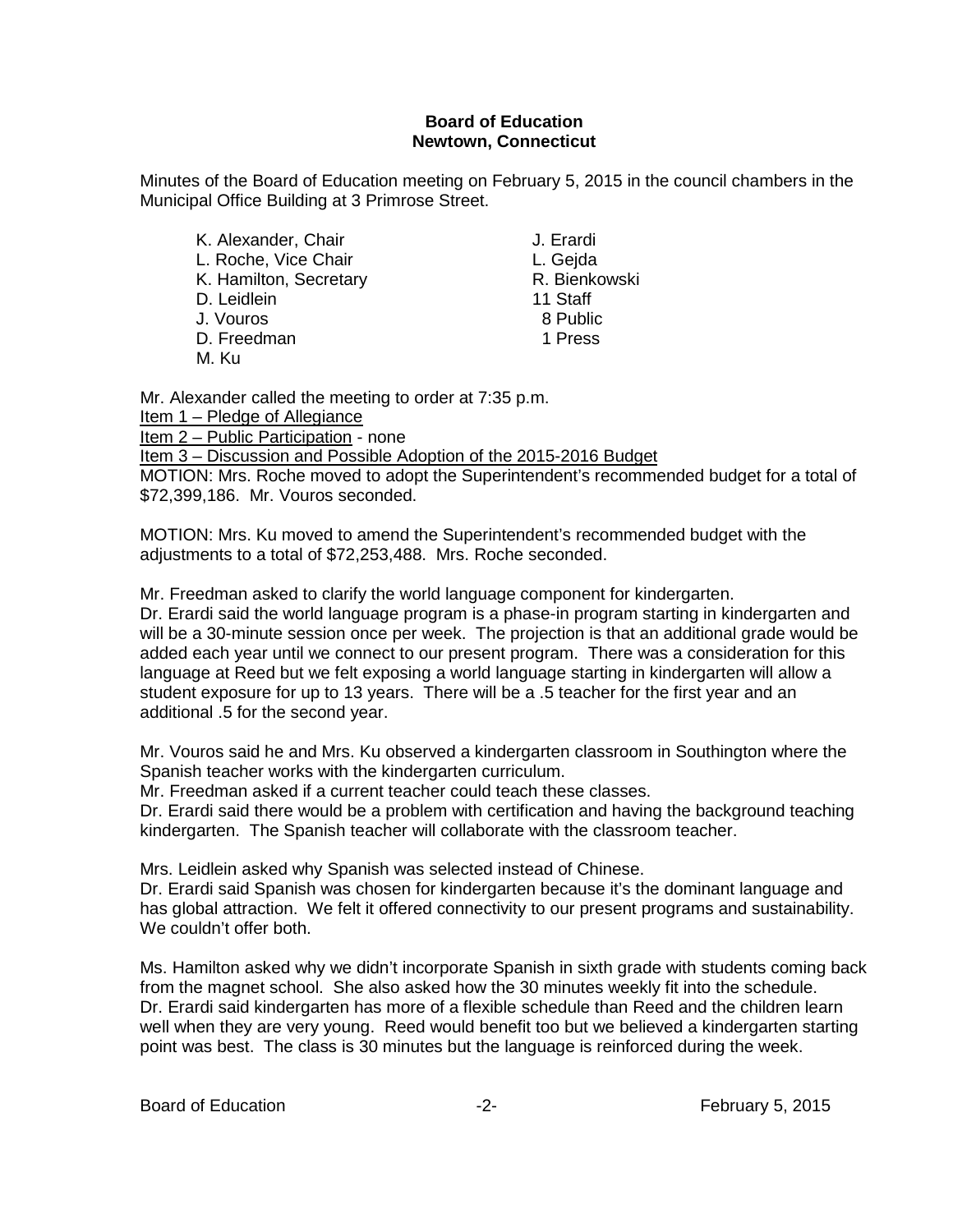Mrs. Ku would love to see it for both kindergarten and sixth grade and also more than once a week. Research shows that younger children benefit in that early time frame. Starting kindergarten is important.

Mrs. Roche asked if we could start more than one grade level per year.

Dr. Erardi said having one per year is showing an increase in staff per year. If we double each year the oldest grade level would not have had the experience in kindergarten.

Mr. Alexander said the Board would expect a report on this program prior to next budget preparation.

Dr. Erardi said that would take place well in advance.

Ms. Hamilton didn't agree with Spanish in the elementary schools.

MOTION: Ms. Hamilton moved to amend the motion to remove the \$28,297 from the budget for the elementary world language teacher. There was no second to this motion.

Ms. Hamilton thought about the new academic officer position at the high school and was not in favor of it as there are tutors and centers there to help students.

MOTION: Ms. Hamilton moved to amend the motion to remove \$22,638 from the budget for the academic officer. Mr. Freedman seconded.

Dr. Erardi said this position is the highest priority for the high school. The .4 FTE person would report to the principal. This is an instructional assignment working with most complex students. Dr. Rodgrigue identified a need for additional support due to practices mandated by the state. This position would offer assurance that there would be no child in need regarding instruction or with social and emotional needs.

Mr. Vouros said principals are also responsible for students that are tardy, missed a class, etc. and they have meetings with these children which takes additional time. This person would also be a help for the assistant principals.

Mr. Freedman asked if this position would continue as a .4 over the years or would it be full time at some point.

Dr. Erardi said the expectation would be a very definitive report to the Board. With the data we have now the high school will get smaller not larger so we're not sure if the need will be there in 5 years. The data given to the Board felt it was clearly in line with the student teacher ratio. We are still in the bottom third in the administrator to student ratio. The .4 position will do leadership activities and be able to evaluate.

Ms. Hamilton said the guidance department is a great help to students and parents and that position is also extremely important.

Mr. Freedman felt there are resources that help the students now and knows there needs to be continued support. He is not in full support of this position.

Mrs. Leidlein doesn't know how we can't support the top request from an administrator. Mrs. Ku said this type of position has been requested by a number of administrators and we need to look at it.

Mr. Vouros stated in the past the request was for a full assistant principal which is more expensive.

Mr. Alexander said this is a requirement for our NEASC evaluation and he is in support. Board of Education **Francisco Contract Contract Contract Contract Contract Contract Contract Contract Contract Contract Contract Contract Contract Contract Contract Contract Contract Contract Contract Contract Contract Con**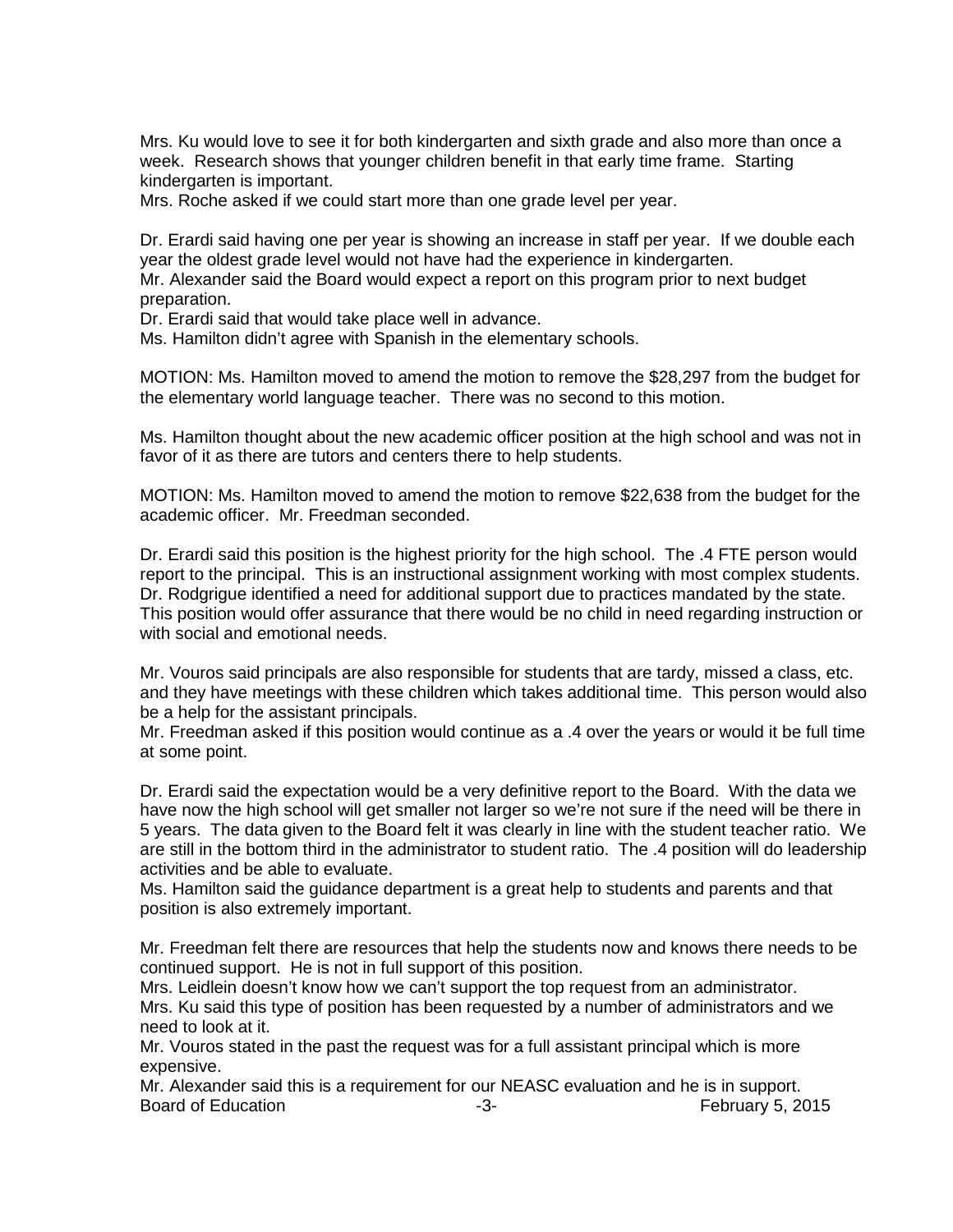Mrs. Roche was also in support of it.

Vote: 2 ayes, 5 nays (Mrs. Ku, Mr. Vouros, Mrs. Leidlein, Mrs. Roche, Mr. Alexander) Motion fails.

Mr. Freedman thought the bookkeeper/computer assistant position for continuing education could be done in the business office.

MOTION: Mr. Freedman moved to amend the motion to remove \$23,605 for the bookkeeper/computer assistant position in continuing education. Ms. Hamilton seconded.

Ms. Hamilton agreed that there was a lot of help in business office to do that work.

Dr. Erardi said this is an existing bookkeeper position that supports this program. It is housed at the high school with our adult education director. He was taken aback by the perception that there are voids in work in our business department. They are engaged with too much work and unprepared as to who could take that on and how it would be done. Our business office is not an office with additional hands.

Mrs. Ku said that without additional information she could not vote.

Dr. Erardi said this person does our advertising, is the intake person, and coordinates classes and instructors. The person works all year and is busiest at the onset of the summer school program.

Vote: 1 aye, 6 nays (Mrs. Ku, Mr. Vouros, Mrs. Leidlein, Ms. Hamilton, Mrs. Roche, Mr. Alexander) Motion fails.

Ms. Hamilton referred to the meeting with All-Star Transportation. They were unable to give us a formula on how they determine the number of buses for the district. Tier 1 dictates how many buses are required for 2,620 students. They input data into the computer and they look at the output. We could decrease the number of buses by two which totals \$136,100 in savings.

MOTION: Ms. Hamilton amended the motion to reduce regular education transportation by \$136,100. Mr. Freedman seconded.

Ms. Hamilton said most of the buses have more than their capacity. Ridership for the elementary schools and Reed is at 90%. Many high school students are dropped off or drive.

Mrs. Leidlein said that even though there may be less students on the buses the drivers still need to run the same routes. The fuel cost will not go away. Looking at the length of time students are on buses and the time it takes tier one in the afternoon she wants to make sure this will not impact those schedules. She was not in favor of voting without more information.

Mr. Bienkowski said All-Star saw this and does not agree. Routing is more involved than just the number of students as the location, time and distance have to be looked at. Opening a new school will be a massive job. They do the routing without cost to the district.

Dr. Erardi said it is important to share with the Board the requested information from All-Star. He has asked them for an update before March 1 of the present student ridership, requested that they correct the December report, and also asked what would happen if the Board wanted to reduce the fleet by two buses and if it would be prudent to do. We don't know the concerns

Board of Education **Francisco Contract Contract Contract Contract Contract Contract Contract Contract Contract Contract Contract Contract Contract Contract Contract Contract Contract Contract Contract Contract Contract Con**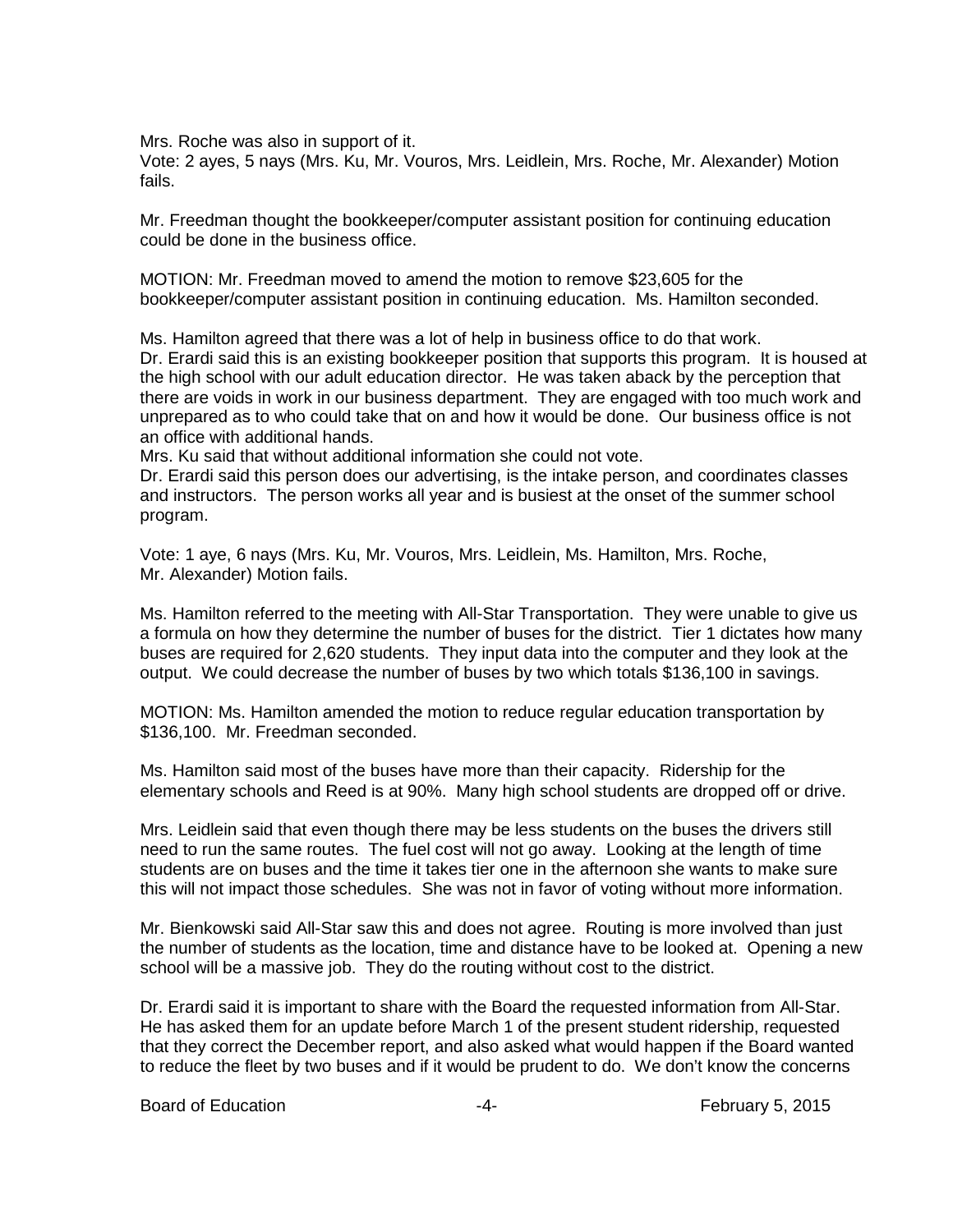about ridership, length of the runs and on-time arrivals for school. We will have this by March 1. He is reluctant to make that decision tonight if it is not what might be best for students.

Ms. Roche said the finance committee should look at items like this. Two years ago students were getting to school late. This year it's all changed. We don't want to take the two buses away and have a problem. She was not in favor of voting tonight.

Mr. Freedman said we need to know what is best for the students and community and have the responsibility to ask questions.

Ms. Hamilton said they are responsible for the routing.

Mr. Bienkowski said the St. Rose problem was fixed this year because All-Star got the special education contract and they were able to take care of the St. Rose routes. The contract originally was just for vehicles. After we gave them the contract in April they said they would do the routing.

Mr. Alexander agreed that it was important to keep on top of every contract and number. He was not ready to support this and wanted to make sure we don't put ourselves in a bind until we have more information.

Vote: 1 aye, 6 nays (Mrs. Ku, Mr. Freedman, Mr. Vouros, Mrs. Leidlein, Mrs. Roche, Mr. Alexander) Motion fails.

Mrs. Roche thanked everyone for their hard work and time put into this budget and for Dr. Erardi for pulling everyone together. She fully supports this number and appreciates help from the staff, administrators and Board members.

Ms. Hamilton also thanked the staff for getting the budget to them early. Her reductions were out of concern for the cost of running the district.

Mr. Freedman agreed. The team worked together with administrators and appreciated them attending our meetings. This was a smoother integrated budget process thanks to the administrators, the public and the Board.

Mrs. Leidlein said it was one of the best budget books and thanked Mr. Bienkowski for the added detail. She thanked Dr. Erardi for coming to this district and bringing forward this budget which we should accept to move forward.

Mrs. Ku thanked the public for attending and Mr. Bienkowski for an incredible budget book. It is important to have the difficult conversation on what's in the budget.

Mr. Vouros thanked the Board for hiring Dr. Erardi who enabled us to go through this process in a civilized manner because of his leadership. He also thanked the audience and Kinga Walsh and Karyn Holden who will spearhead the votes to get the budget passed. Mrs. Roche also thanked the PTAs for their leadership and help.

Mr. Alexander thanked Dr. Erardi specifically for this responsible budget. He did this knowing that we need new initiatives even with a declining enrollment. He also thanked his staff and administration. It is our dedicated responsibility to go through this budget and he appreciated everyone's efforts. Board of Education **Francisco Contract Contract Contract Contract Contract Contract Contract Contract Contract Contract Contract Contract Contract Contract Contract Contract Contract Contract Contract Contract Contract Con**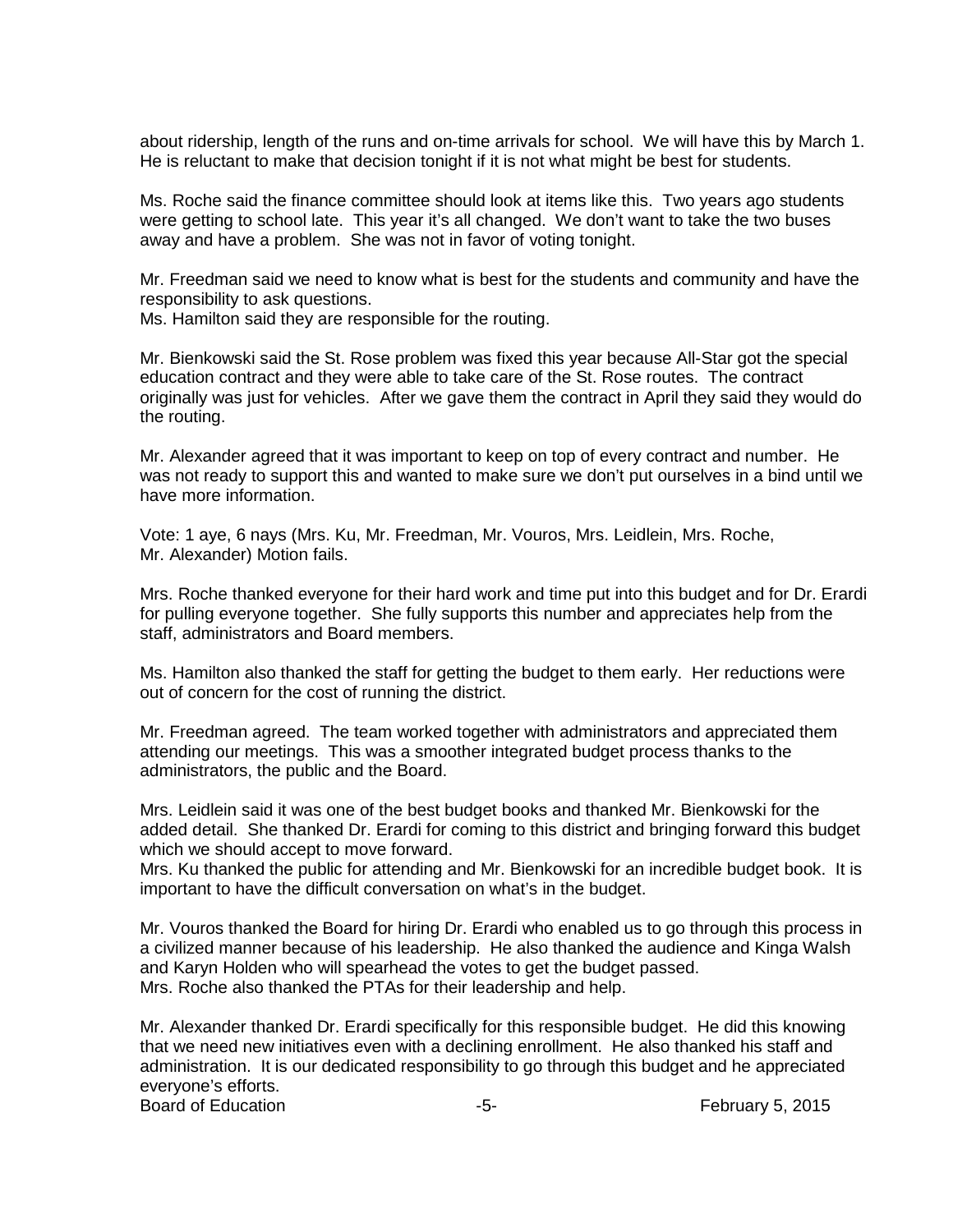Vote on the amended budget amount of \$72,253,488: Mrs. Ku – aye Mrs. Freedman – aye Mr. Vouros – aye Mrs. Leidlein – aye Ms. Hamilton – nay Mrs. Roche – aye Mr. Alexander – aye Motion passes.

MOTION: Mrs. Leidlein moved that that Board of Education direct the business office to prepare the final budget and authorize the Director of Business to make any technical or arithmetical changes necessary. Mr. Vouros seconded. Motion passes unanimously.

Mr. Alexander thanked the Board for supporting Dr. Erardi's budget.

Item 4 – Public Participation

Carlen Gaines, 17 Bridge End Farm Lane, thanked the Board for putting forth this budget and was confident it will go through the first time.

Motion: Mrs. Roche moved to adjourn. Mr. Vouros seconded. Motion passes unanimously.

Item 5 - Adjournment The meeting adjourned at 9:02 p.m.

Respectfully submitted:

\_\_\_\_\_\_\_\_\_\_\_\_\_\_\_\_\_\_\_\_\_\_\_\_\_\_\_\_\_\_\_\_\_\_ Kathryn Hamilton **Secretary**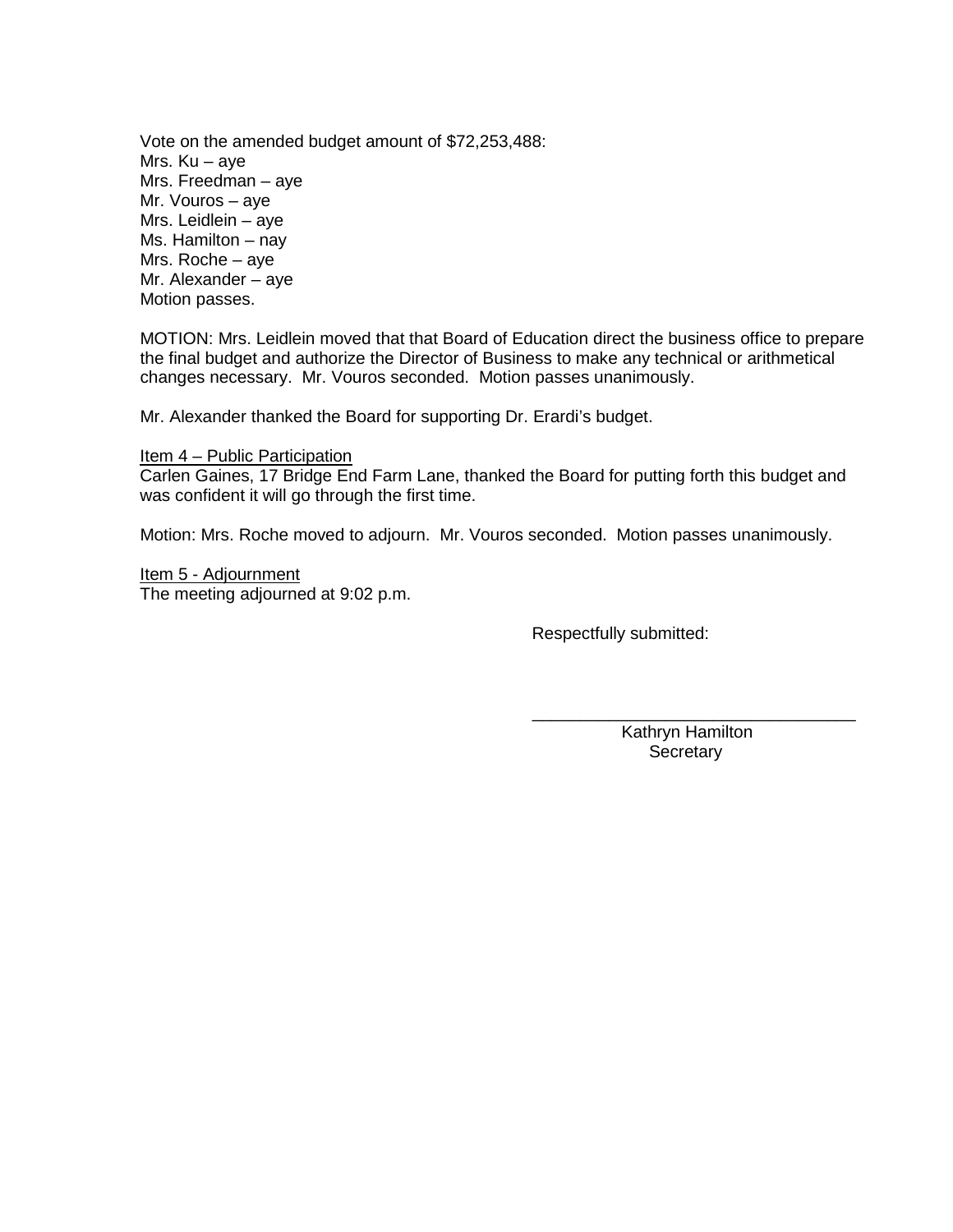## **Operational Plan for 2015-16**

|        |                                             |            | Cumulative | Percent     | <b>Balance</b> | Remaining | Percent<br>Change |  |
|--------|---------------------------------------------|------------|------------|-------------|----------------|-----------|-------------------|--|
|        | 2014-15 Approved Budget                     | 71,345,304 | Adjustment | of Decrease |                | Increase  |                   |  |
|        | 2015-16 Superintendent's Proposal           | 72,399,186 | 1,053,882  |             |                |           | 1.48%             |  |
|        | Adjustments                                 | $\Omega$   | $\Omega$   | $0.00\%$    | 72,399,186     | 1,053,882 | 1.48%             |  |
| ۰.     | Diesel fuel - \$3.1449 to \$2.65 per gallon | (54,989)   | (54, 989)  | $-0.08%$    | 72,344,197     | 998,893   | 1.40%             |  |
|        | + Worker's compensation plus 3% to 5%       | 10,144     | (44, 845)  | $-0.06%$    | 72,354,341     | 1,009,037 | 1.41%             |  |
|        | + LAP policies plus 3% to 5%                | 7,782      | (37,063)   | $-0.05%$    | 72,362,123     | 1,016,819 | 1.43%             |  |
| $\sim$ | Medical self-insurance                      | (67,120)   | (104, 183) | $-0.15%$    | 72,295,003     | 949,699   | 1.33%             |  |
| ۰.     | Dental insurance                            | (4,000)    | (108, 183) | $-0.15%$    | 72,291,003     | 945,699   | 1.33%             |  |
|        | - AST buses (est)                           | (37,515)   | (145, 698) | $-0.20%$    | 72,253,488     | 908,184   | 1.27%             |  |
|        | <b>Total</b>                                |            | (145, 698) | $-0.20%$    | 72,253,488     | 908,184   | 1.27%             |  |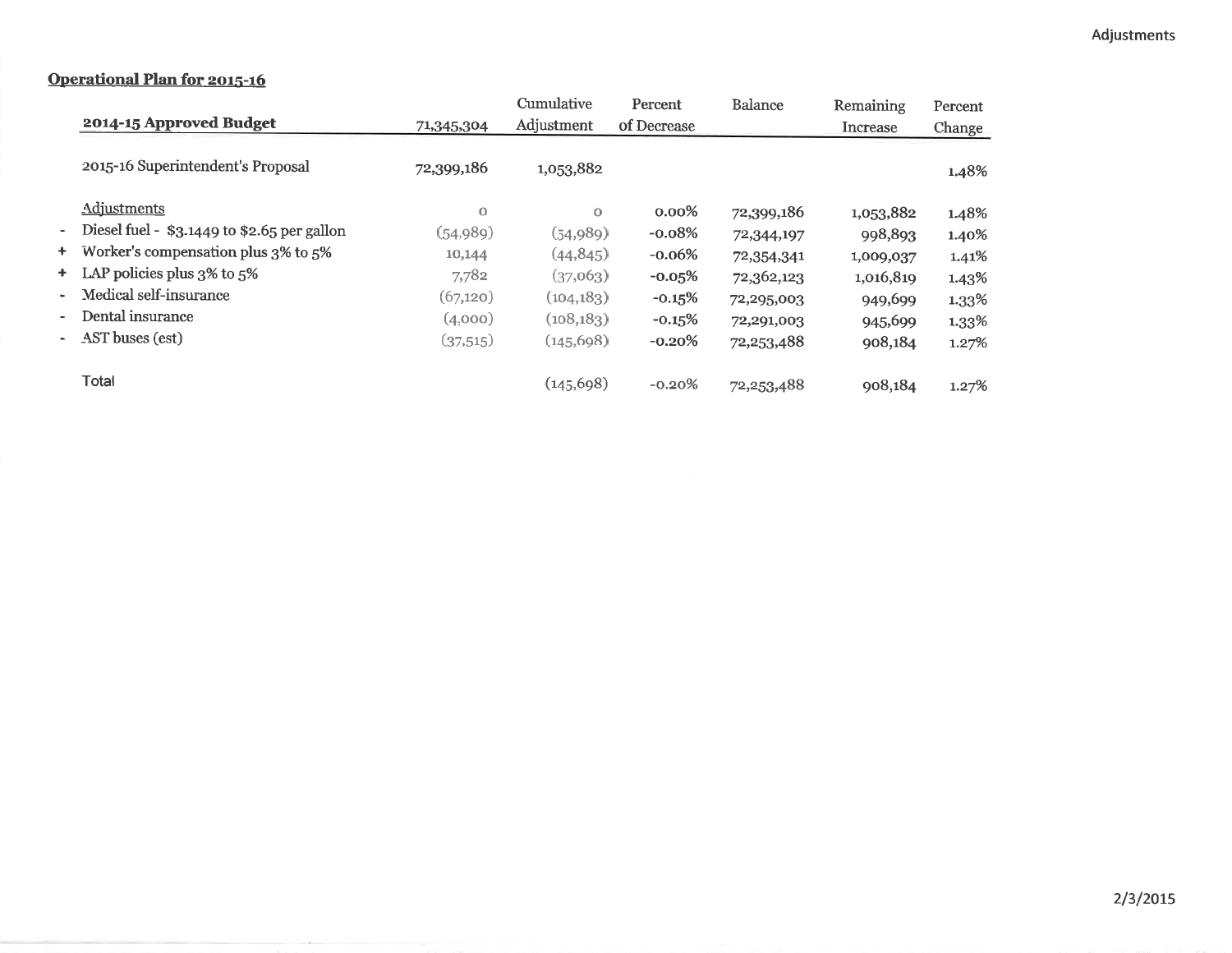| 1-001-86-090-2000-0000 | 86 | <b>BENFTS</b> | 2000 | MEDICAL INSURANCE          | \$8,267,309.00 | \$8,267,309.00 | \$8,432,656.00 | \$8,334,429.00 | \$0.00 | \$0.00 | \$67,120.00    | 0.81%     |
|------------------------|----|---------------|------|----------------------------|----------------|----------------|----------------|----------------|--------|--------|----------------|-----------|
| 1-001-86-090-2005-0000 | 86 | <b>BENFTS</b> | 2005 | DENTAL CLAIMS              | \$269,513.00   | \$269,513.00   | \$269,513.00   | \$269,513.00   | \$0,00 | \$0.00 | \$0.00         | 0.00%     |
| 1-001-86-090-2020-0000 | 86 | <b>BENFTS</b> | 2020 | MEDICAL INS. PREMIUMS      | \$55,167.00    | \$37,167.00    | \$42,071.00    | \$42,071.00    | \$0.00 | \$0.00 | \$4,904.00     | 13.19%    |
| 1-001-86-090-2030-0000 | 86 | <b>BENFTS</b> | 2030 | <b>ADMINISTRATION FEES</b> | \$44,130.00    | \$44,130.00    | \$44,130.00    | \$44,130.00    | \$0.00 | \$0,00 | \$0.00         | $0.00\%$  |
| 1-001-86-090-2200-0000 | 86 | <b>BENFTS</b> | 2200 | LIFE INSURANCE             | \$87,337.00    | \$87,337,00    | \$87,337.00    | \$87,337.00    | \$0.00 | \$0.00 | \$0.00         | 0.00%     |
| 1-001-86-090-2410-0000 | 86 | <b>BENFTS</b> | 2410 | FICA SYSTEM WIDE           | \$716,874.00   | \$716,874.00   | \$705.328.00   | \$705,328.00   | \$0,00 | \$0.00 | $-$11,546,00$  | $-1.62%$  |
| 1-001-86-090-2420-0000 | 86 | <b>BENFTS</b> | 2420 | MEDICARE SYSTEM WIDE       | \$618,800.00   | \$618,800.00   | \$642,159.00   | \$642,159.00   | \$0.00 | \$0.00 | \$23,359.00    | 3.77%     |
| 1-001-86-090-2500-0000 | 86 | <b>BENFTS</b> | 2500 | PENSION PLAN               | \$441,667.00   | \$441,667.00   | \$501,329.00   | \$501,329.00   | \$0.00 | \$0.00 | \$59,662.00    | 13.50%    |
| 1-001-86-090-2600-0000 | 86 | <b>BENFTS</b> | 2600 | UNEMPLOYMENT COMP.         | \$57,000.00    | \$57,000.00    | \$57,000.00    | \$57,000.00    | \$0.00 | \$0,00 | \$0.00         | 0.00%     |
| 1-C01-86-090-2700-0000 | 86 | <b>BENFTS</b> | 2700 | <b>WORKERS COMP.</b>       | \$484,987.00   | \$484,987.00   | \$491,873.00   | \$491,873.00   | \$0.00 | \$0.00 | \$6,886.00     | 1.41%     |
| 1-001-86-090-2800-0000 | 86 | <b>BENFTS</b> | 2800 | <b>EMPLOYEE ASSISTANCE</b> | \$11,560.00    | \$11,560.00    | \$8,100,00     | \$2,000.00     | \$0.00 | \$0.00 | $-$ \$9.560.00 | $-82.70%$ |
| 1-001-86-090-2850-0000 | 86 | <b>BENFTS</b> | 2850 | TUITION REIMBURSEMENT      | \$15,000.00    | \$15,000.00    | \$15,000.00    | \$15,000.00    | \$0.00 | \$0.00 | \$0.00         | 0.00%     |
| 1-001-86-090-2900-0000 | 86 | <b>BENFTS</b> | 2900 | <b>EARLY RETIREMENT</b>    | \$32,000.00    | \$32,000.00    | \$32,000.00    | \$32,000.00    | \$0,00 | \$0.00 | \$0.00         | 0.00%     |
| 1-001-86-090-2950-0000 | 86 | <b>BENFTS</b> | 2950 | <b>OTHER POST</b>          | \$100,000.00   | \$100,000.00   | \$100,000.00   | \$100.000.00   | \$0.00 | \$0.00 | \$0.00         | 0.00%     |
|                        |    |               |      |                            |                |                |                |                |        |        |                |           |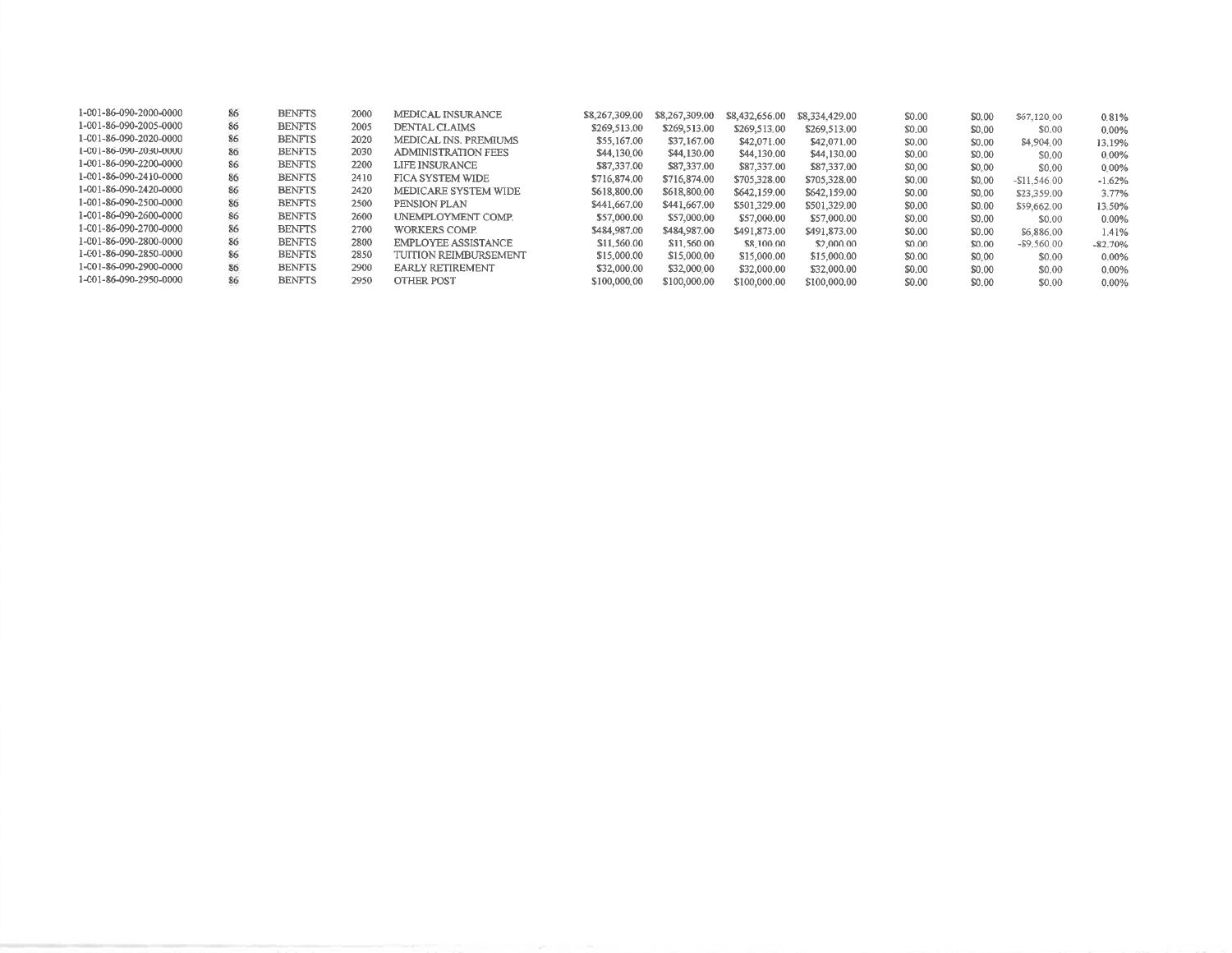## **NEW PROGRAM APPLICATION** Newtown Public Schools

The mission of the Newtown Public Schools, a partnership of students, families, educators and community, is to INSPIRE EACH STUDENT TO EXCEL in attaining and applying the knowledge, skills and attributes that lead to personal success while becoming a contributing member of a dynamic global community. We accomplish this by creating an unparalleled learning environment characterized by:

\*High expectations \*Ouality instruction \*Continuous improvement \*Civic responsibility

What will the program be called?

Kindergarten World Language: Introductory Spanish

## Give a brief description of the program:

Kindergarten students in each elementary school will receive 30 minutes of weekly instruction in introductory Spanish following an immersion model. This instruction will be provided by a teacher certified in the target language and grade level. This program will be covered by a .5FTE position.

#### **PLANNING**

#### What is the documented need for the program?

Newtown is a school district committed to preparing students as informed citizens of a global community.

#### What research is available about the effectiveness of this program or others like it?

Second language study benefits understanding and security in community and society •Research suggests that attitudes about other groups and peoples are formed by the age of ten and are often shaped between the ages of four and eight. Learning a language at a young age helps connect a child with another culture while they are still open-minded and have not yet begun to restrict their views of others whom they perceive to be different. (Curtain & Pesola 1988)

• The benefits of foreign language study last throughout one's lifetime. Recent research indicates that knowing two languages may help stave off age-related mental decline. Researchers compared monolingual to bilingual adults in a test of cognitive function, and bilingualism seemed to offer a protective benefit. (Bialystok 2004) •The benefits to society are many. Americans fluent in other languages improve global communication, enhance our economic competitiveness abroad, and maintain our political and security interests. (Center for Applied Linguistics 2004)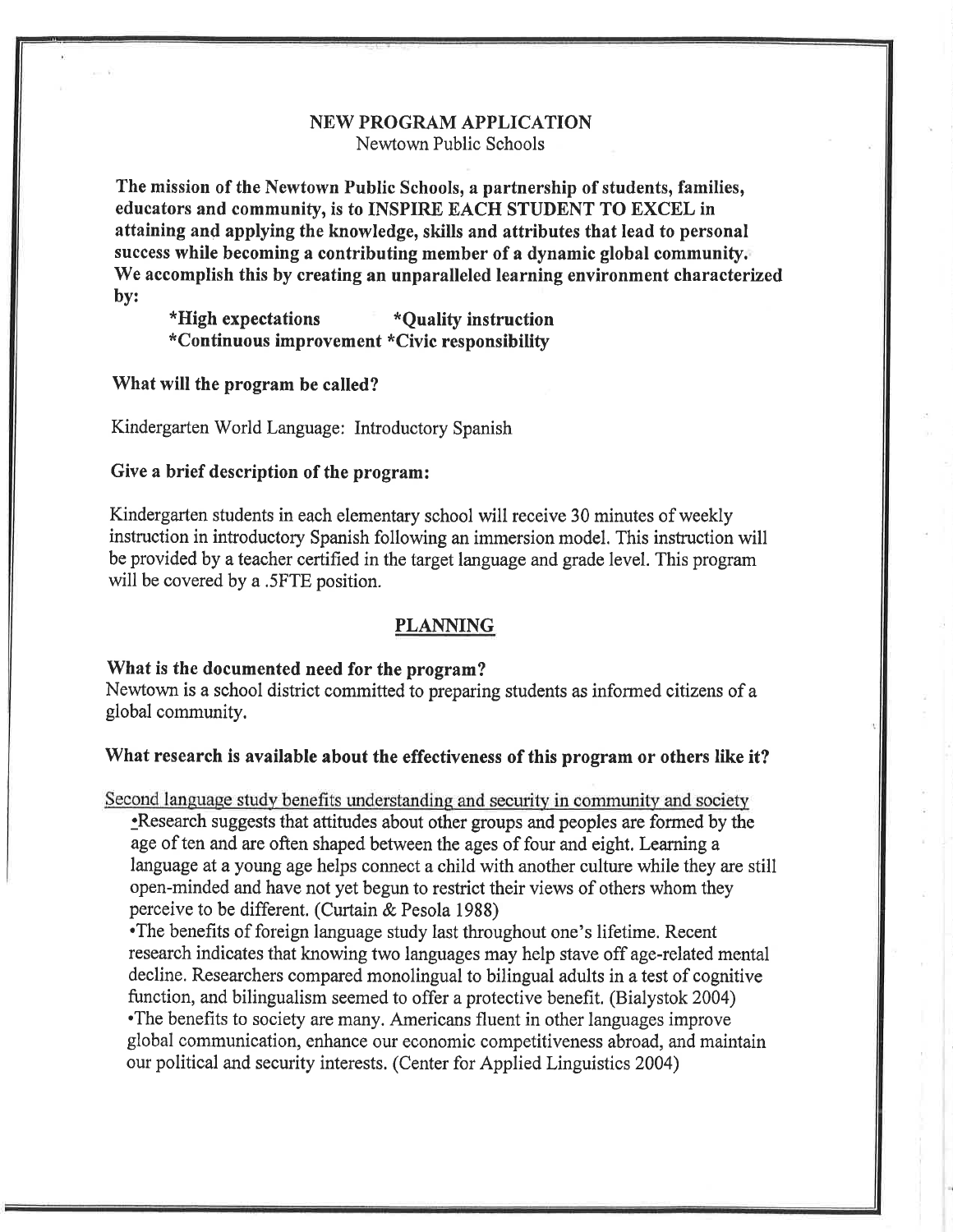Second language study enhances career opportunities

Studying a foreign language helps students understand English grammar better and improves their overall communication and problem-solving skills. Beyond the intellectual benefits, knowledge of a foreign language facilitates travel, enhances career opportunities, and enables one to learn more about different peoples and cultures. (National Research Council 2007)

In a survey of 581 alumni of The American Graduate School of International Management in Glendale, Arizona, most respondents said they had gained a competitive advantage from their knowledge of foreign languages and other cultures. They said that not only was language study often a critical factor in hiring decisions and in enhancing their career paths, it also provided personal fulfillment, mental discipline, and cultural enlightenment. (Grosse 2004)

In recent years, the U.S. government has expressed a need for fluent speakers of languages other than English, particularly in less commonly taught languages such as Arabic and Chinese (U.S. General Accounting Office 2002).

Students of foreign languages may have better career opportunities. (Carreira & Armengol 2001)

## Second language study found to improve chances of college acceptance, achievement and attainment

•Students who were in "rigorous" programs in high school—that included three years of foreign language study—were likely to earn better grades in college and less likely to drop out. (Horn & Kojaku 2001)

•Graduating high school seniors with two or more years of foreign language study showed significant superiority in performance on achievement tests in English when compared with nonforeign language students. (Bastian 1980)

#### Second language study promotes cultural awareness and competency

In an age of global interdependence and an increasingly multicultural and multiethnic society, early foreign language study gives children unique insight into other cultures and builds their cultural competency skills in a way that no other discipline is able to do. "The age of ten is a crucial time in the development of attitudes toward nations and groups perceived as 'other' according to the research of Piaget, Lambert and others. At age 10, children are in the process of moving from egocentricity to reciprocity and information received before age 10 is eagerly received." (Curtain & Dahlberg 2004)

"...(E)xposure to a foreign language serves as a means of helping children to intercultural competence. The awareness of a global community can be enhanced when children have the opportunity to experience involvement with another culture through a foreign language." (Curtain & Dahlberg 2004)

"The positive impact of cultural information is significantly enhanced when that information is experienced through foreign language and accompanied by experiences in culturally authentic situations." (Curtain & Dahlberg 2004)

Experiences in learning a second language and learning another culture will facilitate teachers' interactions with their students' learning experience. Competent teachers understand that positive self-concept and positive identification with one's culture is the basis for academic success. (Lemberger 1990)

Foreign language learners are more tolerant of the differences among people. (Carpenter & Torney 1974)

How does the program align with the core beliefs of the Newtown Public Schools?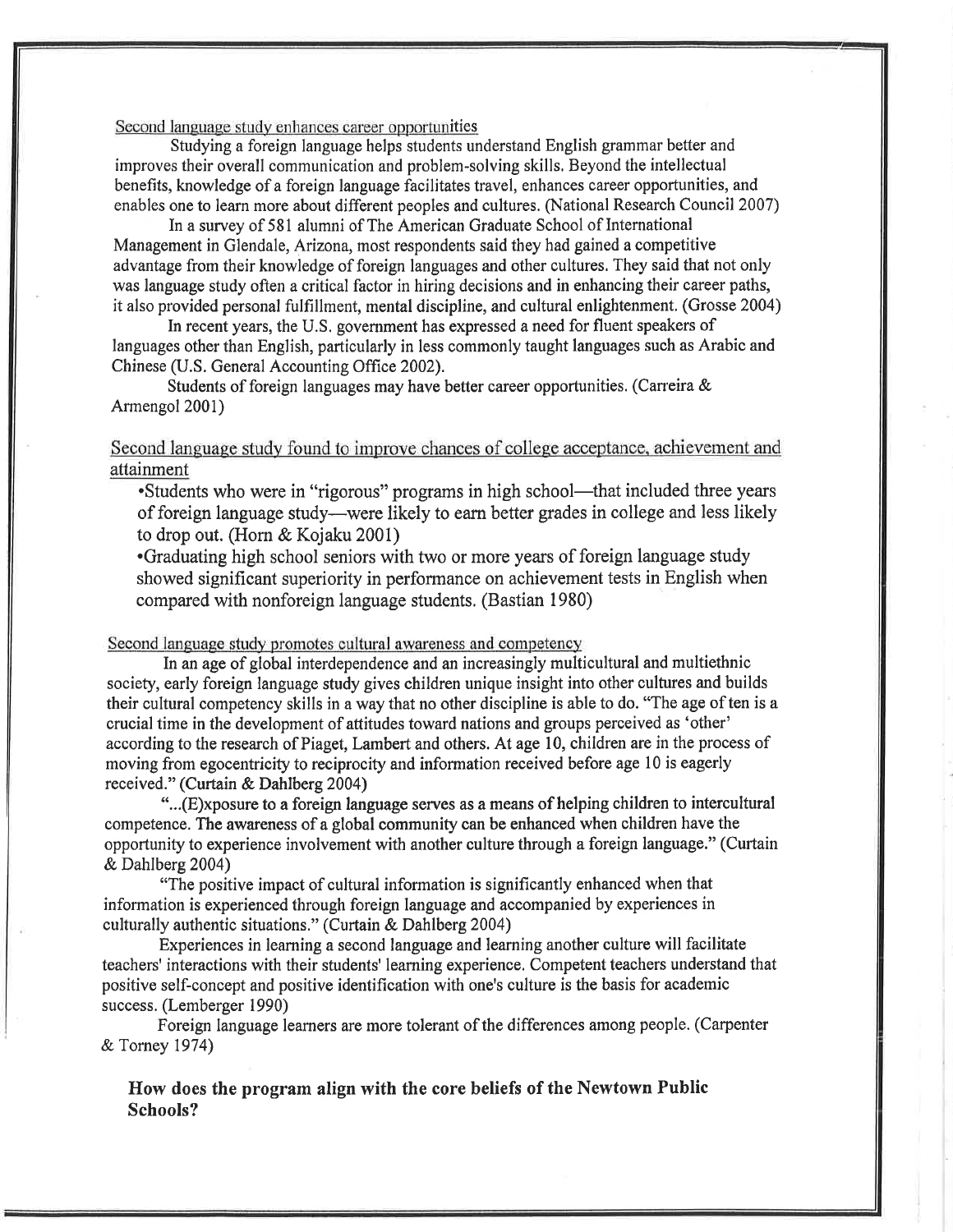As stated in the mission statement of the Newtown Public Schools, district efforts will support the development of students in "...becoming a contributing member(s) of a dynamic global community....". This program also aligns with the goals and philosophy of the NICE program.

## Who have you communicated with about the program and what are the responses? (ex. Building leadership team)

Elementary principals have been surveyed and support the program. The NHS World Language Department Chair is supportive and participated in a site visit to the Southington Public Schools program.

## Was the program critiqued by a curriculum committee? What where their comments?

Newtown has demonstrated its support of similar programs by funding students at the AIS magnet school in Danbury. The NMS WL facilitator and NHS department chair have shown support of additional opportunities for students to acquire knowledge of and skills

## Which staff and students will participate in the first year of the program? How will they be selected?

All kindergarten students will participate in the first year of the program. The teacher will be selected from a pool of qualified candidates through the district interview process.

#### What are the staffing implications?

This position will require a .5 FTE that is already included in the 2015-16 budget.

#### Do you anticipate that this will become a mandated program?

With BOE support, this program should become mandated.

## When and how will the initial, start-up curriculum be written prior to initiation of the program?

Curriculum standards and scope and sequence will be identified in the summer prior to Fall 2015, if not sooner.

## What is the plan for pre-implementation training and follow-up training? What other costs are involved?

Elementary administrators and kindergarten teachers will be apprised of the program goals, ideally in the Spring of 2015. Instructional supplies will be needed inlouding manipulatives, music, big books, representative materials, vocabulary materials, etc.

#### **MEASURING EFFECTS**

How will you measure the program effectiveness?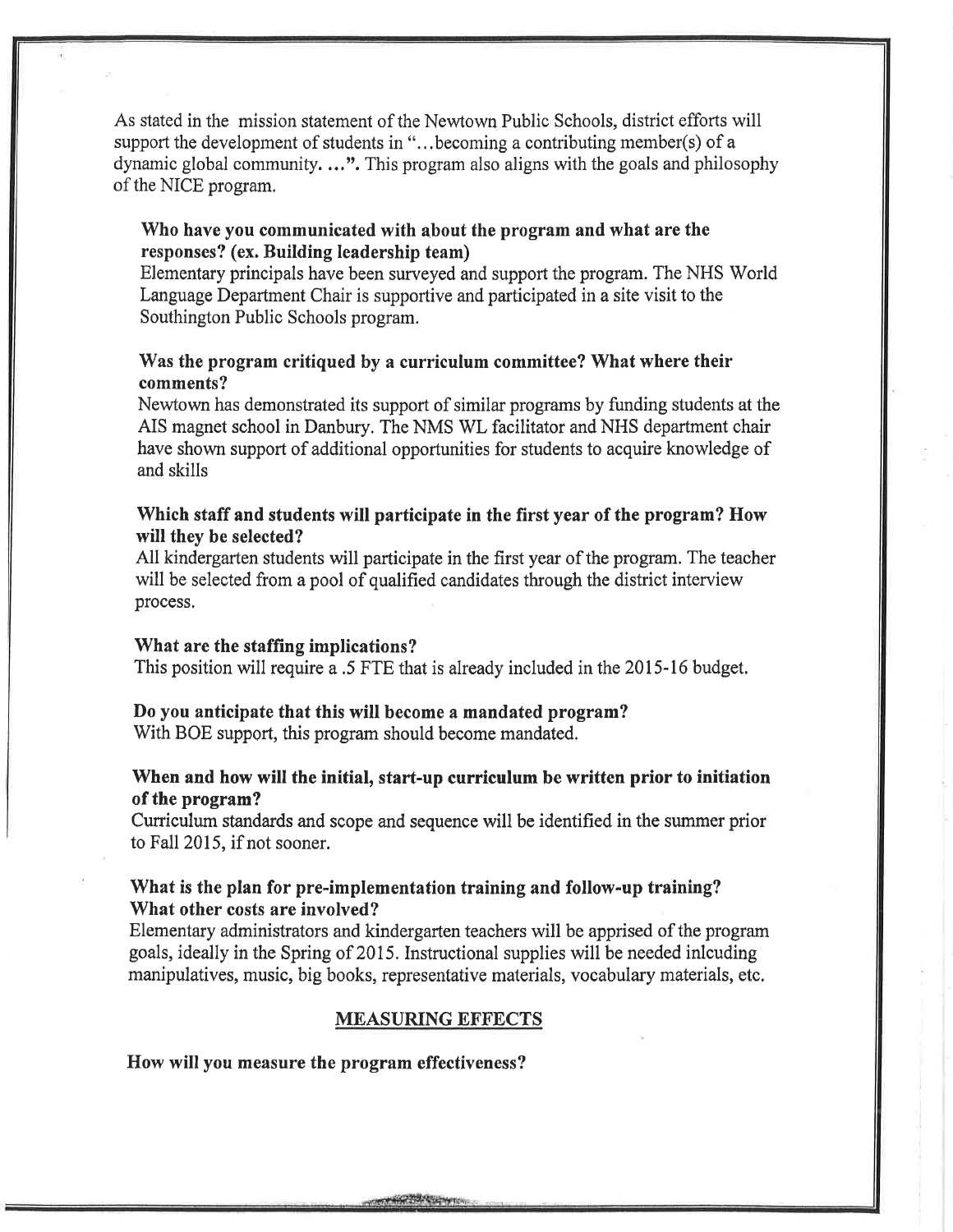Student awareness, conversation and vocabulary/grammar will be several of the content and skills that will be measured. The WL teacher for this program will also identify additional areas for observation.

Who will use the information to decide if the program will be continued? Members of the Board of Education and district administration will utilize the information to determine if the program will be continued.

When and how will the results be communicated to the Board? The Board of Education will receive a progress report at the midyear and end of the first year.

CONTACT PERSON DATE

2014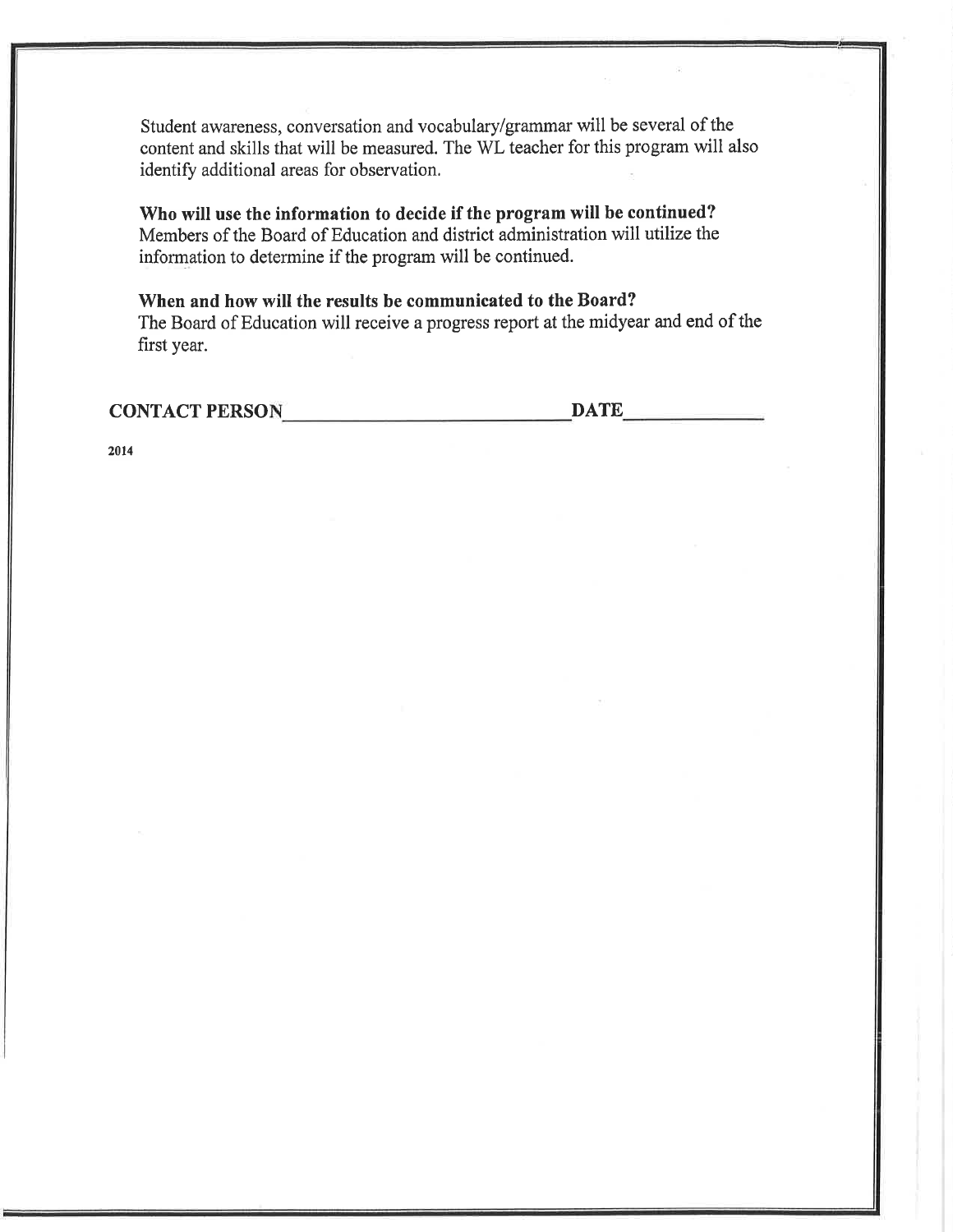# **Newtown Public Schools** 2014-2015 Regular Ed **Transportation Outline**

44 units are used to transport the student body for in-town regular ed transportation including Saint Rose Parochial, Henry Abbott Tech, Danbury Magnet, Frasier Woods and Housatonic Valley Waldorf School. This is the amount of vehicles needed to service Newtown which is the fifth largest town in Connecticut covering an area of 60.38 square miles. Newtown Public Schools currently operates on a three tier schedule.

## Tier 1

- Newtown High, Middle School, and Henry Abbott Tech
- Largest population
	- o 1750 students for NHS
	- o 832 students for NMS
	- o 38 students for HAT
	- $\circ$  2620 students.
- Tier 1 dictates how many buses are required
- Current equipment operating
	- $\circ$  32 77 passenger buses
	- $o$  12 47 passenger buses
- Maximum capacity for grades K to 6 sitting 3 to a seat is 3028
- Maximum capacity for grades 7 to 12 is 51 passengers for the large buses and 31 passengers for the medium buses sitting 2 to a seat is 2004 seats

## Tier 2

- Reed Intermediate, St Rose Parochial, Frasier Woods and Housatonic Valley Waldorf School
- Population for this tier as of October 31, 2014 is 991 students.
- Tier 2 is our lowest populated tier however we have a large area to cover in a limited amount of time.

## **Tier 3**

- Hawley, Head O'Meadow, Middle Gate and Sandy Hook
- Population for this tier as of October 31, 2014 is 1390 students

#### Overview

Given the student population and current configuration of the tiers, we feel that 44 units is the minimum number of units needed to safely transport students. Once the bubble (class of 2020) passes through the high school or tiers are reconfigured it will most likely be possible to cut buses.

Respectfully submitted by Rich Dufour, Operations Supervisor, All-Star Transportation, Nov. 25, 2014.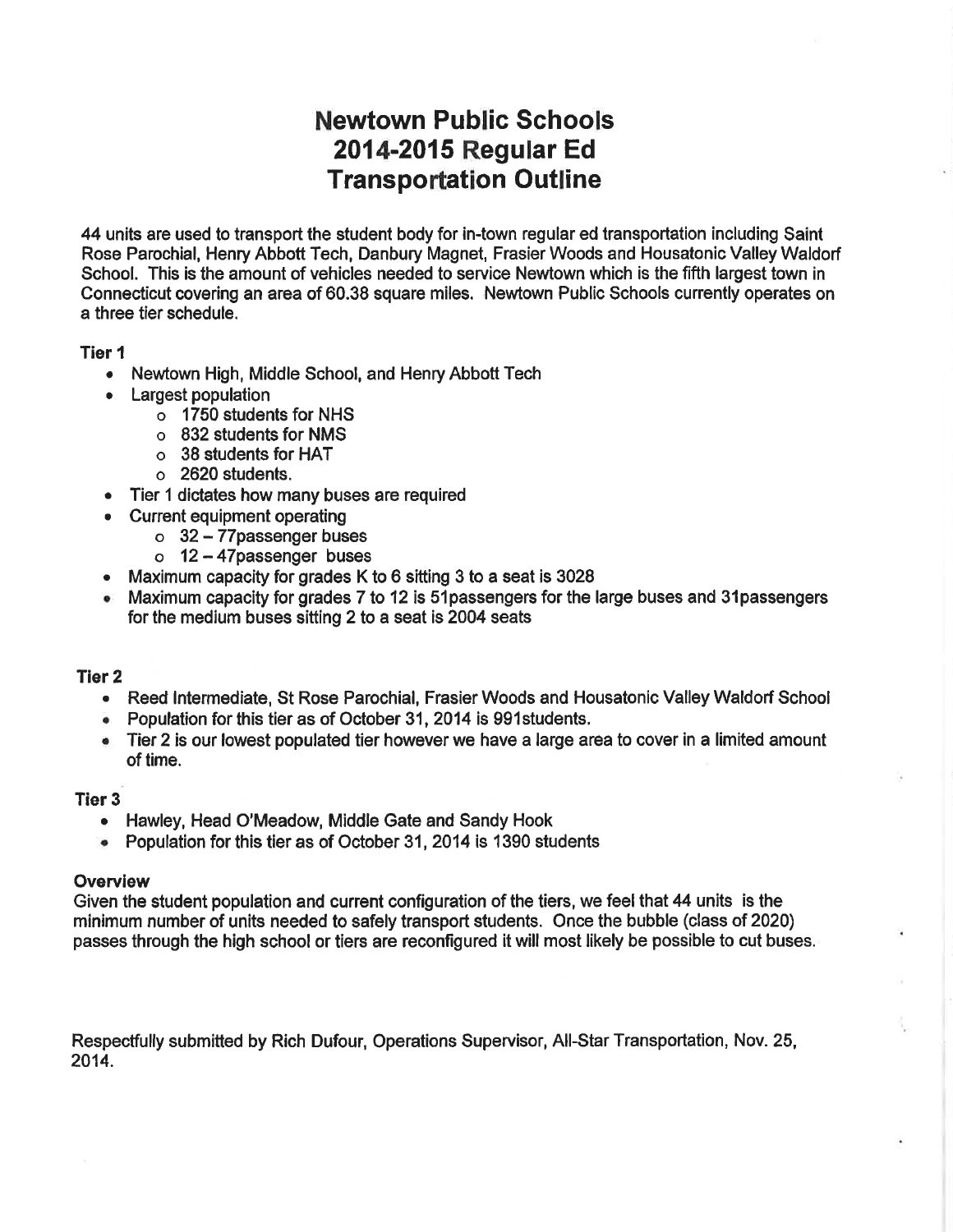| <b>Bus</b>              | Cap             | Tier 1       | <b>Assigned</b> | <b>Time</b> | Tier <sub>2</sub> | <b>Assigned</b> | <b>Time</b> | Tier 3      | <b>Assigned</b> | <b>Time</b> |
|-------------------------|-----------------|--------------|-----------------|-------------|-------------------|-----------------|-------------|-------------|-----------------|-------------|
| 1                       | 77p             | <b>HS/MS</b> | 75              | 35          | <b>RIS</b>        | 23              | 30          | <b>SHS</b>  | 56              | 35          |
| $\overline{\mathbf{2}}$ | 77p             | HS/MS        | 77              | 30          | <b>RIS</b>        | 17              | 25          | <b>SHS</b>  | 33              | 35          |
| 3                       | 77p             | <b>HS/MS</b> | 71              | 30          | <b>RIS</b>        | 31              | 25          | <b>SHS</b>  | 36              | 30          |
| 4                       | 77p             | <b>HS/MS</b> | 69              | 30          | <b>RIS</b>        | 24              | 25          | <b>SHS</b>  | 34              | 35          |
| 5                       | 77p             | <b>HS/MS</b> | 73              | 25          | <b>RIS</b>        | 27              | 25          | <b>SHS</b>  | 27              | 35          |
| 6                       | 77p             | <b>HS/MS</b> | 83              | 25          | <b>RIS</b>        | 28              | 25          | <b>MGS</b>  | 41              | 35          |
| 7                       | 77p             | <b>HS/MS</b> | 61              | 25          | <b>STR</b>        | 27              | 40          | <b>MGS</b>  | 38              | 30          |
| 8                       | 77p             | <b>HS/MS</b> | 70              | 25          | <b>RIS/STR</b>    | 35              | 30          | <b>HAW</b>  | 51              | 35          |
| 9                       | 77p             | <b>HS/MS</b> | 69              | 25          | <b>RIS/STR</b>    | 40              | 30          | <b>HAW</b>  | 55              | 30          |
| 10                      | 77 <sub>p</sub> | <b>HS/MS</b> | 75              | 25          | <b>RIS</b>        | 22              | 30          | <b>HAW</b>  | 37              | 30          |
| 11                      | 77p             | <b>HS/MS</b> | 64              | 25          | <b>RIS</b>        | 20              | 35          | <b>HAW</b>  | 19              | 30          |
| 12                      | 77 <sub>p</sub> | <b>HS/MS</b> | 72              | 25          | <b>RIS</b>        | 32              | 35          | <b>HOM</b>  | 26              | 25          |
| 13                      | 77p             | <b>HS/MS</b> | 64              | 35          | <b>RIS</b>        | 20              | 35          | HOM         | 39              | 25          |
| 14                      | 77p             | <b>HS/MS</b> | 60              | 35          | <b>RIS</b>        | 27              | 35          | <b>HOM</b>  | 3               | 25          |
| 15                      | 77p             | <b>HS/MS</b> | 63              | 35          | <b>RIS</b>        | 11              | 35          | HOM         | 44              | 25          |
| 16                      | 77 <sub>p</sub> | <b>HS/MS</b> | 70              | 35          | <b>RIS</b>        | 27              | 35          | HOM         | 46              | 25          |
| 17                      | 77p             | <b>HS/MS</b> | 58              | 35          | <b>RIS</b>        | 24              | 35          | HOM         | 34              | 25          |
| 18                      | 77 <sub>p</sub> | HS/MS        | 56              | 35          | <b>RIS</b>        | 32              | 35          | <b>MGS</b>  | 31              | 30          |
| 19                      | 77p             | HS/MS        | 64              | 35          | <b>RIS</b>        | 23              | 35          | <b>MGS</b>  | 57              | 35          |
| 20                      | 77p             | HS/MS        | 70              | 35          | <b>RIS/STR</b>    | 30              | 30          | <b>MGS</b>  | 41              | 25          |
| 21                      | 77p             | <b>HS/MS</b> | 74              | 35          | <b>RIS</b>        | 20              | 30          | <b>SHS</b>  | 35              | 30          |
| 22                      | 77p             | <b>HS/MS</b> | 74              | 35          | <b>HVWS</b>       | $\overline{2}$  | 25          | Tier 2 cont | Tier 2 cont     |             |
| 23                      | 77p             | HS/MS        | 75              | 30          | <b>RIS/STR</b>    | 16              | 25          | <b>MGS</b>  | 39              | 25          |
| 24                      | 77p             | HS/MS        | 58              | 30          | <b>RIS</b>        | 37              | 30          | <b>MGS</b>  | 38              | 30          |
| 25                      | 77p             | HS/MS        | 71              | 30          | <b>RIS/STR</b>    | 43              | 30          | <b>MGS</b>  | 18              | 30          |

## Newtown Public Schools - School Bus Outline 2014-2015 School Year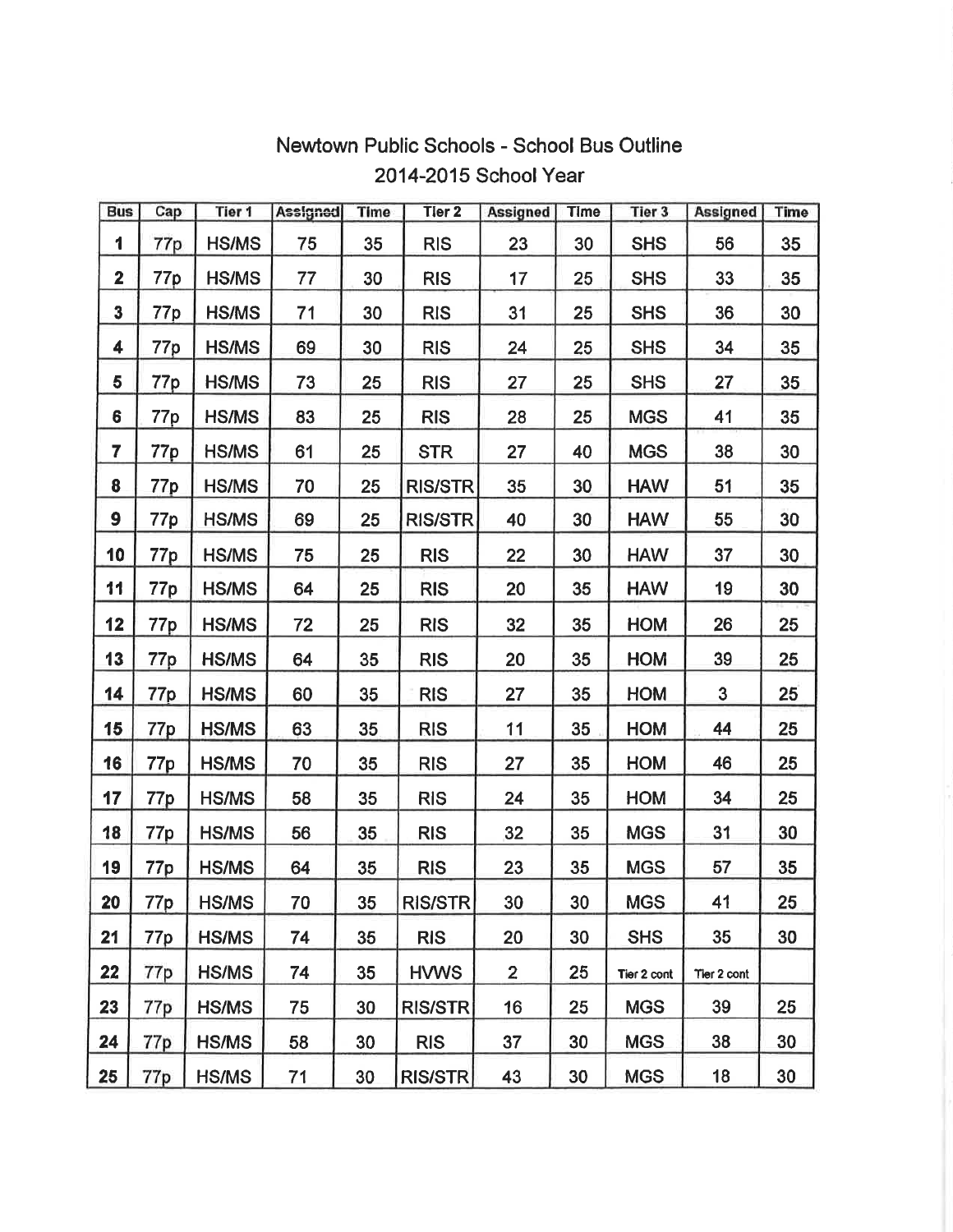| 26 | 77p             | <b>HS/MS</b> | 77 | 35 | STR am         | 13 | 25 | <b>SHS</b>  | 54          | 25 |
|----|-----------------|--------------|----|----|----------------|----|----|-------------|-------------|----|
| 27 | 77 <sub>p</sub> | <b>HS/MS</b> | 78 | 35 | <b>FWS</b>     | 5  | 30 | <b>MGS</b>  | 39          | 25 |
| 28 | 77 <sub>p</sub> | <b>HS/MS</b> | 75 | 35 | HAT am         | 33 | 30 | <b>MGS</b>  | 33          | 25 |
| 29 | 77 <sub>p</sub> | <b>HS/MS</b> | 53 | 35 | <b>FWS</b>     | 4  | 30 | Tier 2 cont | Tier 2 cont |    |
| 30 | 77p             | <b>HS/MS</b> | 73 | 45 | <b>RIS</b>     | 21 | 25 | HOM         | 54          | 30 |
| 31 | 77p             | <b>HS/MS</b> | 70 | 35 |                |    |    | <b>MAG</b>  | 33          | 25 |
| 32 | 77 <sub>p</sub> | <b>HS/MS</b> | 70 | 45 | STR am         | 11 | 25 | <b>HOM</b>  | 30          | 25 |
| 33 | 47 <sub>p</sub> | <b>HS/MS</b> | 53 | 30 | <b>RIS</b>     | 9  | 25 | <b>SHS</b>  | 42          | 25 |
| 34 | 47p             | HS/MS        | 47 | 25 | <b>RIS/STR</b> | 45 | 25 | <b>SHS</b>  | 19          | 25 |
| 35 | 47p             | HS/MS        | 38 | 25 | <b>RIS/STR</b> | 26 | 25 | <b>HAW</b>  | 36          | 25 |
| 36 | 47 <sub>p</sub> | <b>HS/MS</b> | 38 | 25 | <b>RIS/STR</b> | 18 | 25 | <b>HAW</b>  | 29          | 25 |
| 37 | 47 <sub>p</sub> | <b>HS/MS</b> | 39 | 30 | <b>RIS</b>     | 18 | 30 | <b>HAW</b>  | 31          | 35 |
| 38 | 47 <sub>p</sub> | <b>HS/MS</b> | 45 | 30 | <b>RIS</b>     | 10 | 30 | <b>SHS</b>  | 21          | 35 |
| 39 | 47p             | <b>HS/MS</b> | 45 | 30 | <b>RIS</b>     | 21 | 30 | <b>HAW</b>  | 24          | 30 |
| 40 | 47 <sub>p</sub> | HS/MS        | 22 | 25 | <b>RIS</b>     | 28 | 30 | <b>HAW</b>  | 27          | 35 |
| 41 | 47 <sub>p</sub> | <b>HS/MS</b> | 47 | 30 | <b>STR</b>     | 26 | 50 | Tier 2 cont | Tler 2 cont |    |
| 42 | 47 <sub>p</sub> | HS/MS        | 42 | 25 | <b>STR</b>     | 29 | 50 | Tier 2 cont | Tier 2 cont |    |
| 43 | 47 <sub>p</sub> | <b>HS/MS</b> | 40 | 30 | <b>STR</b>     | 28 | 50 | Tier 2 cont | Tier 2 cont |    |
| 44 | 47p             | <b>HS/MS</b> | 40 | 30 | <b>STR</b>     | 24 | 50 | Tier 2 cont | Tier 2 cont |    |